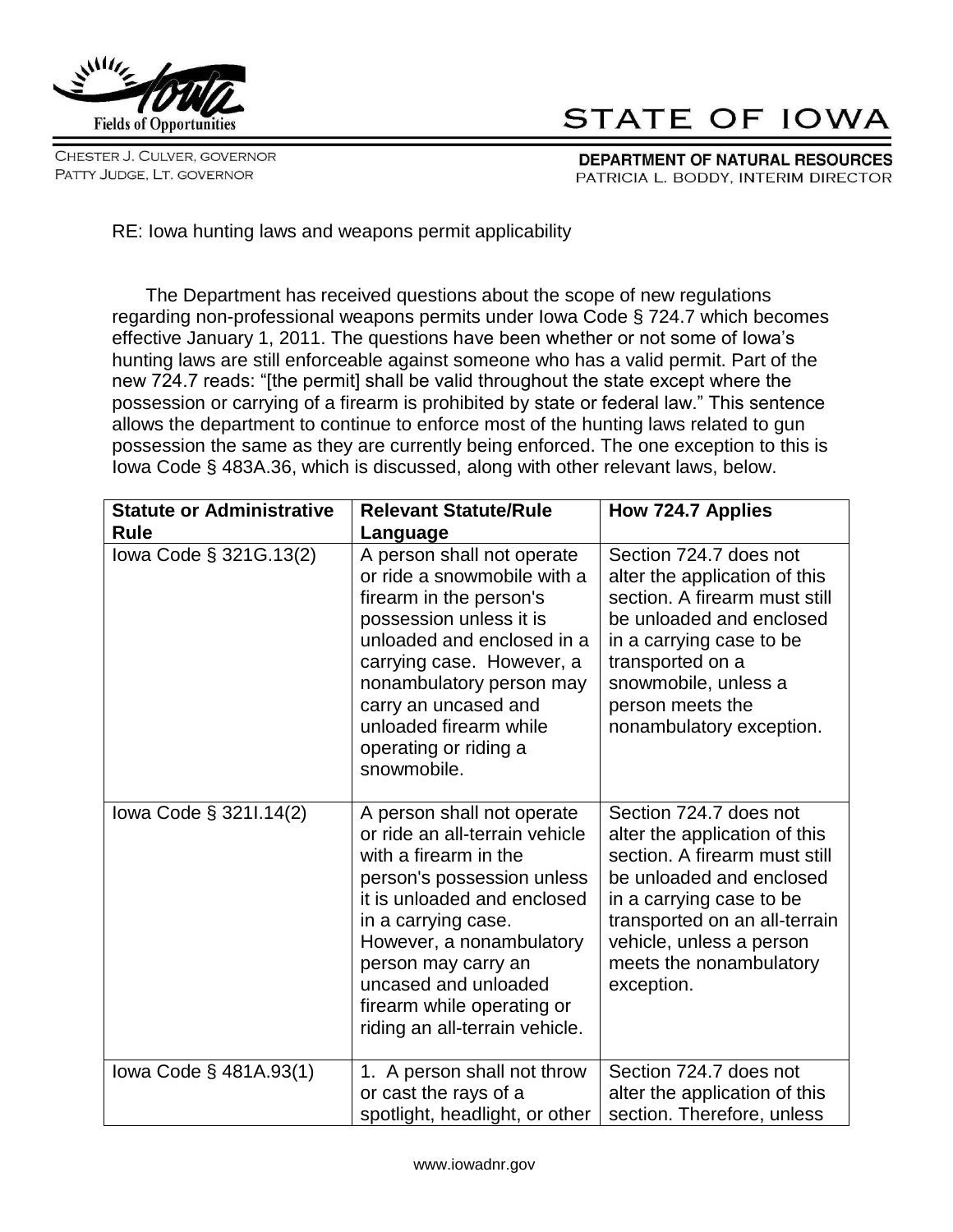|                     | artificial light on a highway,<br>or in a field, woodland, or<br>forest for the purpose of<br>spotting, locating, or taking<br>or attempting to take or<br>hunt a bird or animal,<br>except raccoons or other<br>fur-bearing animals when<br>treed with the aid of dogs,<br>while having in possession<br>or control, either singly or<br>as one of a group of<br>persons, any firearm, bow,<br>or other implement or<br>device whereby a bird or<br>animal could be killed or<br>taken. | you are using dogs to tree<br>raccoons and other fur-<br>bearing animals,<br>possession of a firearm is<br>prohibited while throwing<br>or casting rays of a<br>spotlight, headlight, or other<br>artificial light. |
|---------------------|------------------------------------------------------------------------------------------------------------------------------------------------------------------------------------------------------------------------------------------------------------------------------------------------------------------------------------------------------------------------------------------------------------------------------------------------------------------------------------------|---------------------------------------------------------------------------------------------------------------------------------------------------------------------------------------------------------------------|
| lowa Code § 483A.36 | A person, except as<br>permitted by law, shall not<br>have or carry a gun in or on<br>a vehicle on a public<br>highway, unless the gun is<br>taken down or totally<br>contained in a securely<br>fastened case, and its<br>barrels and attached<br>magazines are unloaded.                                                                                                                                                                                                               | A person who has a valid<br>permit is not restricted to<br>carry a firearm in a carrying<br>case and unloaded.*                                                                                                     |
| lowa Code § 461A.42 | The use of firearms,<br>explosives, and weapons of<br>all kinds by a person is<br>prohibited in all state parks<br>and preserve                                                                                                                                                                                                                                                                                                                                                          | The Department's position<br>on state parks, preserves,<br>and refuges is as follows: A<br>person with a valid permit<br>may carry their firearm;<br>however the use of that                                        |
| lowa Code § 481A.7  | "It shall be unlawful to hunt,<br>pursue, kill, trap or take any<br>wild animal, bird, or game<br>on any state game refuge<br>so established at any time<br>of the year, and no one<br>shall carry firearms<br>thereon, providing,<br>however, that predatory<br>birds and animals may be<br>killed or trapped under the<br>authority and direction of<br>the director"                                                                                                                  | firearm is prohibited. Use<br>would be brandishing,<br>displaying, bartering,<br>striking with, and, most<br>obviously, firing or<br>attempting to fire the<br>weapon.                                              |